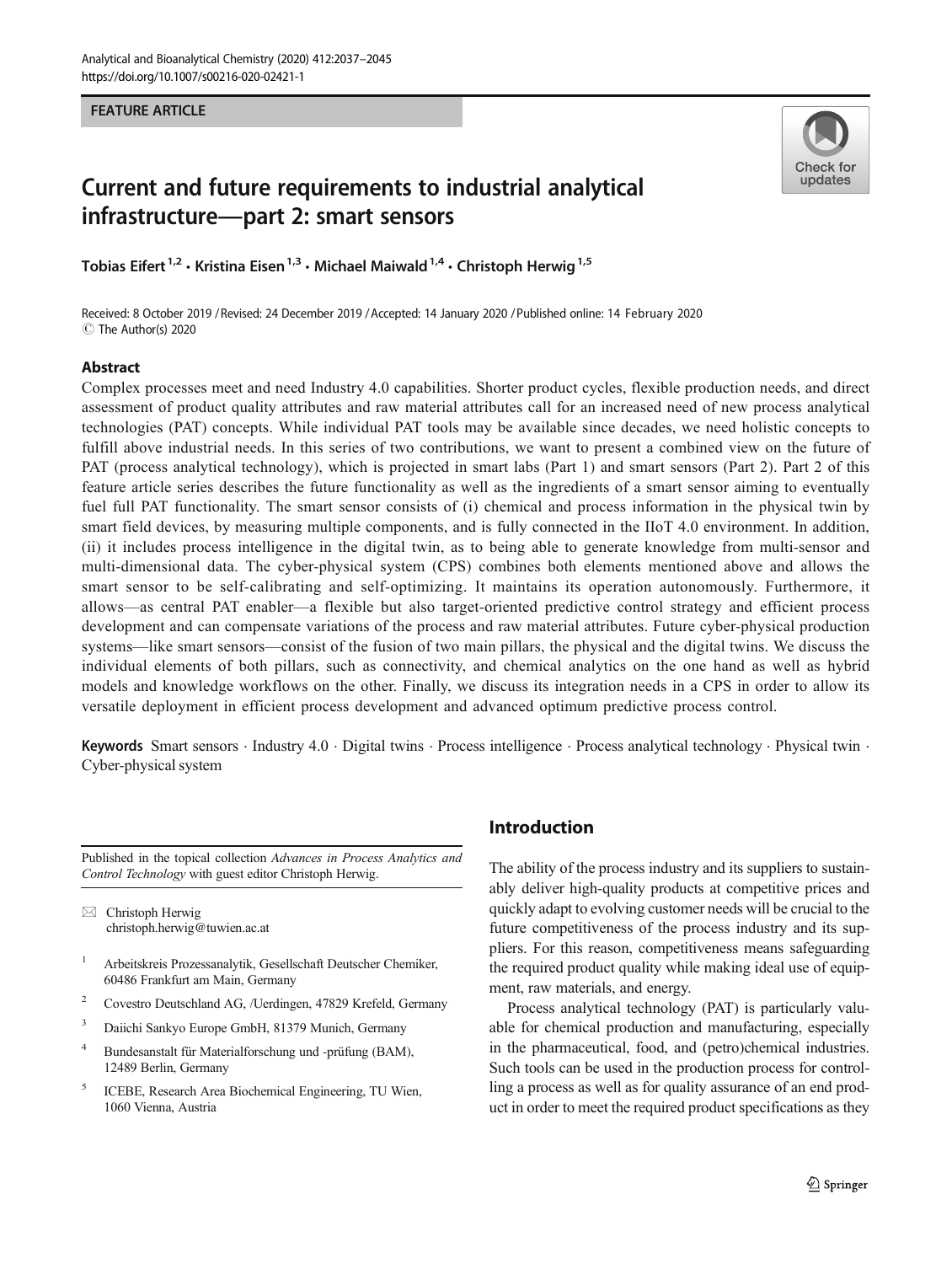provide dynamic information about product properties, material flow properties, or operating conditions [\[1](#page-7-0), [2](#page-7-0)].

We are convinced that the benefits of establishing and operating smart (process) analytical labs, as mentioned in Part 1 [\[3](#page-7-0)] will become easier accessible via use of PAT along the whole asset life cycle together with connectivity to smart sensors. But PAT does not provide isolated measurements alone. PAT needs to be interpreted in its full definition, hence a system to design, analyze, and control the process for ensuring product quality and safety of the process [\[4](#page-7-0)]. Therefore, we have to broaden our perception, beyond of that we only need a sensor in the field. The sensor needs to be smart. It may be a hardware field device, a pure software element, or a combination of these—called soft sensor. Hence, the smart PAT sensor needs a combination of a chemical analytical device (elucidating the chemical and process information) and process intelligence (Fig. 1).

Thus, as our hypothesis we define the optimum smart sensor as follows:

The smart sensor measures multiple components, is selfcalibrating and self-optimizing. It is easy to be integrated in the process environment – with regard to process connections and communication connectivity – and maintains its operation autonomously. In addition, it possesses process intelligence and can generate information from multi-sensor and multi-dimensional data. Integrated in a PAT environment it allows for a flexible but also target-oriented predictive control strategy and can compensate variations of the process and raw material attributes.

In this contribution, we will shortly summarize requirements for smart sensors, revisiting the needs and requirements of smart field devices and linking the gathered physical and chemical information to process intelligence and control solutions inside of digital twin environments.

# Data from the physical twin: smart field devices for chemical and process information

# Need for smart field devices

At present, innovative concepts in the field of process engineering and in particular process intensification are being promoted for the analysis and design of innovative equipment and production methods. This leads to a considerable improvement in sustainability and efficiency. Environmental performance will be improved, for example, through alternative energy conversion. Such concepts also improve hydrodynamics and heat transfer within processes.

Current research focuses on intensifying continuous processes. Compared with conventional batch processes, it allows



Fig. 1 Conceptual representation of future smart sensors, consisting of a combination of elements of (1) process and chemical information (dark blue) and process intelligence (light blue). The chemical information elements feed the physical twin, the process installation, while process intelligence is implemented in the digital twin. In each of them, individual

technological elements (orange) are implemented, as they will be discussed in this contribution. The smart sensor is a result of the combination of abbe elements implemented in the cyber-physical system (CPS, red) and can finally be deployed in a multitude of industrial applications in a PAT environment (top)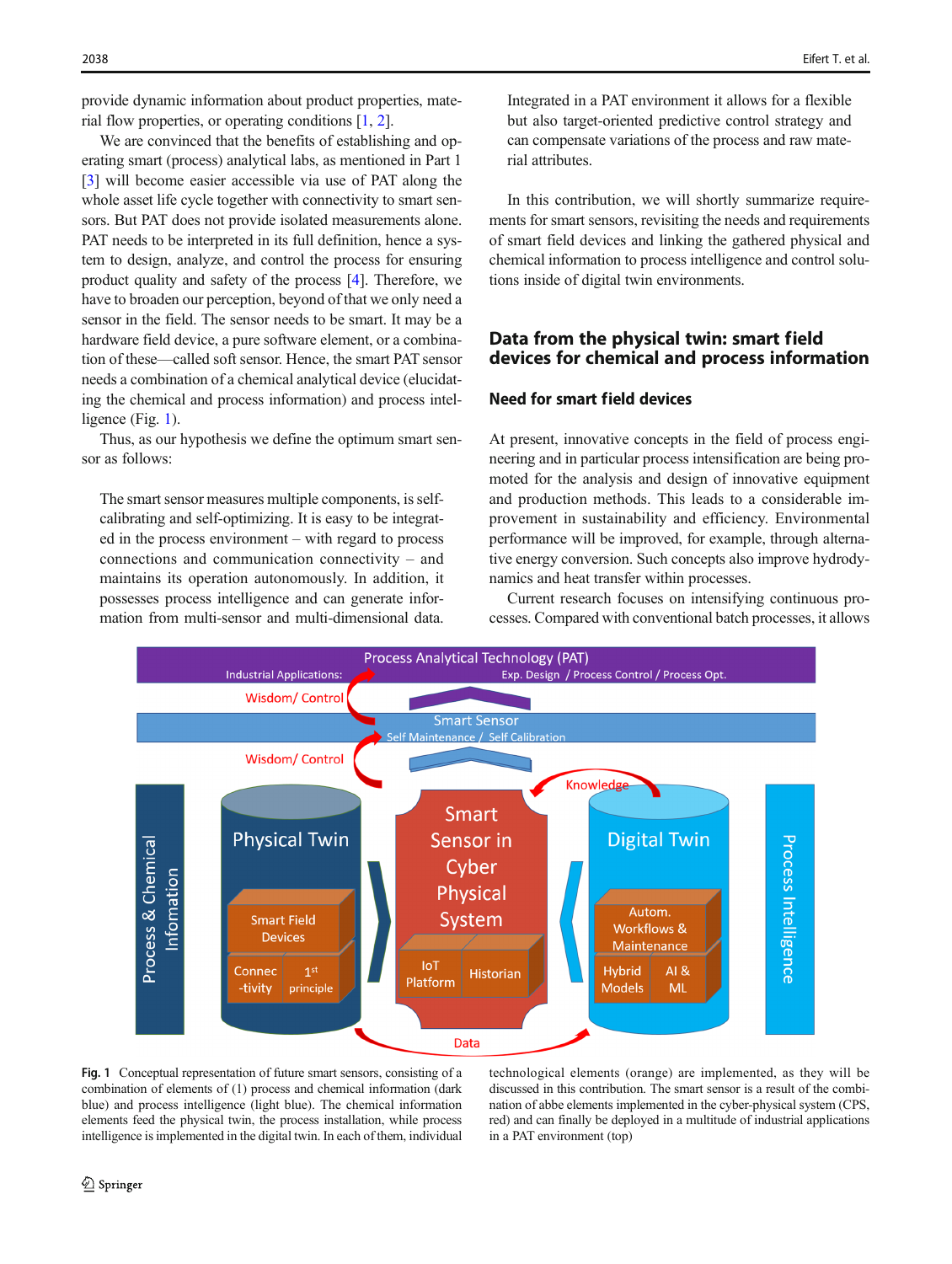for more intensive continuous production, the adoption of new compounds that are difficult to produce (see example in the "Knowledge from the digital twin: hybrid models, artificial intelligence and machine learning for process intelligence" section) improves product uniformity and significantly reduces the consumption of raw materials and energy. In addition, continuous processes often meet higher safety requirements, as they only produce hazardous chemicals when needed and do not have to be stored in large quantities. This is a clear advantage for plants located near or in urban areas, which is typical for most major chemical parks in Europe. Flexible (modular) chemical plants can produce multiple commodities with the same equipment, with short inter campaign downtime and fast time to market for new products. Typically, such plants are smaller in scale than basic chemical plants in batch production, but are still able to produce between kilograms and tons of specialty products daily.

A very high degree of automation is therefore a prerequisite for the realization of such benefit from intensified continuous plants. In continuous flow processes, continuous, automated measurements and strict product quality control are indispensable. If these are not readily available, there is a high potential danger of producing large volume of out-of-spec (OOS) products.

In pharmaceutical production, the agreed long-term vision is "continuous manufacturing" (CM), based on "real time release testing" (RTRT), i.e., risk-based and fully integrated QC in every process unit. For flexible production, modular facilities based on standardized architectures to be developed in the near future will enable plug-and-produce approaches suitable for small batches. This provides a flexible connection of smaller production plants, production transfer to fully autonomous plants, less user intervention, less non-productive time, and a continuous process knowledge over the product life cycle, future expertise, and a faster market entrance. It is also supposed that the costs for quality control within a CM concept will be substantially reduced at the same time.

The increasing demand for automation in general and PAT sensors in particular will changes the way PAT engineers design, install, and operate sensors in the field, especially in the context of modular plants and the reusability of respective PAT modules. A smart field device, which is capable to fulfill this, does know what its colleague devices in the smart labs—as defined in Part 1, our preceding contribution [\[2](#page-7-0)]—did during the process development and connects to the sensors and actuators around it. Furthermore, smart field devices have process connections, built-in safety, and regulatory specifications already implemented to ease the installation and enhance the reusability of PAT. This will increase the yield of chemical information and will significantly support the respective control strategy, if combined with process information.

#### "Chemistry controls chemistry"

A production plant in the process industry usually changes the chemical and physical properties of the used substrate. Thereby, an increase in value is achieved by using knowledge how to transform raw materials into value products and goods. In chemical plants, for example, a substrate like propene is oxidized to acrolein or acrylic acid. Therefore, the chemical plant breaks and makes chemical bonds to achieve an added value. Still, control strategies within the process industry mainly focus on classical instrumentation measuring variables like pressure, temperature, level, or flow and not specific information (i.e., "chemical" such as physico-chemical properties and chemical reactions) that present the changes in chemical structure and composition. For example, measuring the functional groups that are changed by the plant (C=C, C=O, and COOH) during propene oxidation would obtain the concentration of main or by-products.

Future processes will need to be more flexible in using a broad range of raw materials, such as bio-based materials for circular economy solutions. So far, the substances added to a process show very small ranges of fluctuation in their specifications. In contrast, renewable and recycled input materials are subject to severe changes and fluctuations of the bandwidth of their properties—depending on their specific origin. However, since these raw materials are increasingly used, new requirements for PAT tools need to be met—e.g., due to fouling of measurement probes that need to be overcome [[5\]](#page-7-0).

The flexibility with respect to the use of raw materials is, for example, shown today in energy industry using secondary fuels or biofuels. This results in new requirements for the chemical analytics of the raw materials in discontinuous processes (e.g., incoming goods inspection) and continuous processes (e.g., material flows in pipelines and on conveyor belts).

For the chemical industries, the monitoring of chemical information is the key to "chemical" process control. A chemical factory that performs chemical reactions is controlled in a closed loop by specific information. As an example, a case study was made of a given aromatic coupling reaction step (lithiation reaction). The project challenge was to integrate a commercially available low-field NMR spectrometer from a desktop application to the complete requirements of an industrial automation environment, including accurate interpretation of measurement data [[6](#page-7-0)].

Today, in process industry, spectroscopic methods are increasingly applied to measure specific chemical information online. For example, NIR spectroscopy is often applied for online analytics in the liquid phase and is an excellent industry-proven tool for a wide range of applications. The need of future flexibility demands more chemical sensors revealing comprehensive chemical information, like Raman spectroscopy, mass spectrometry, or the above-mentioned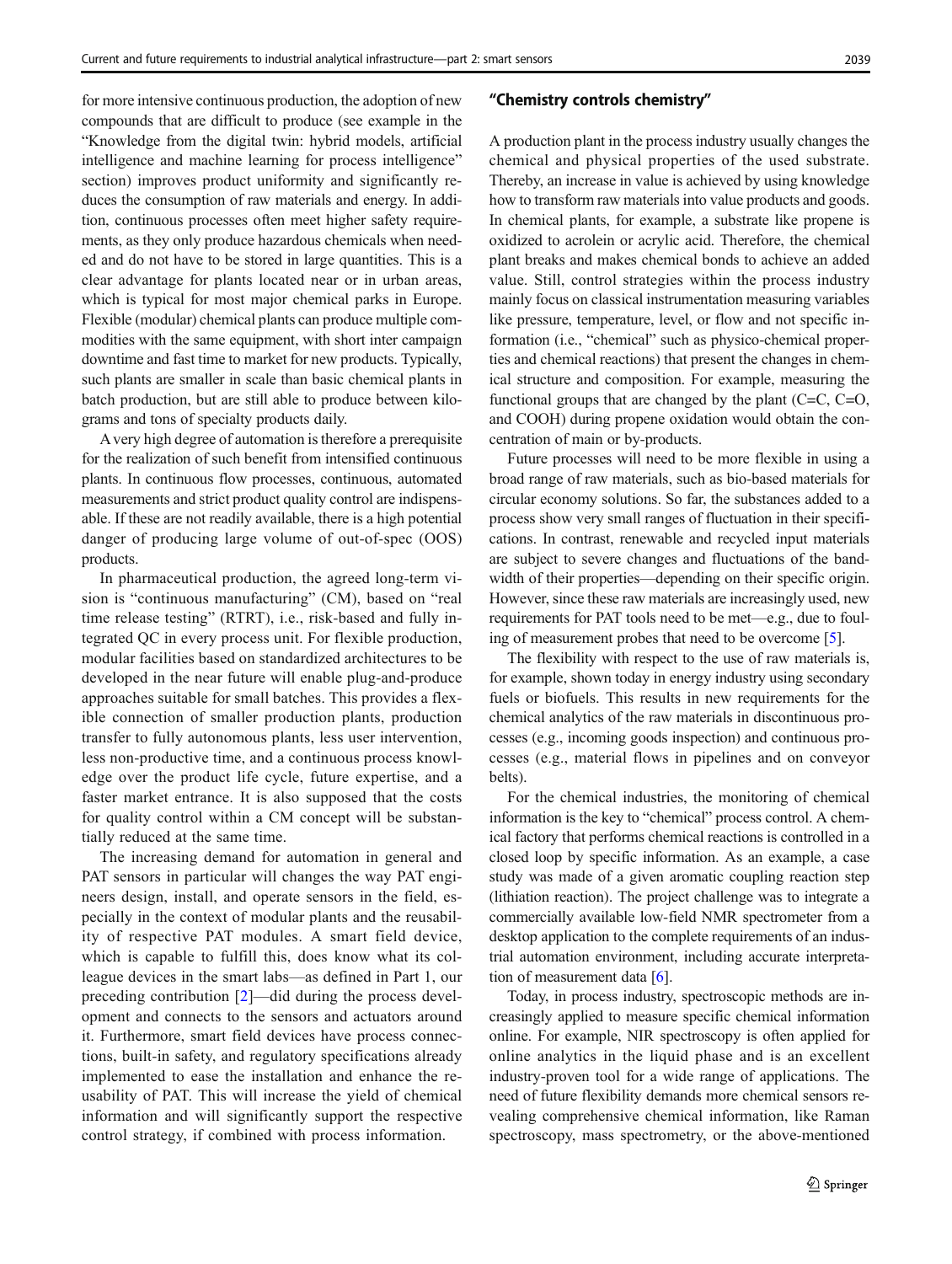NMR spectroscopy. It will be a joint task of the PAT users, research, and equipment and software manufactures bringing these "too complex" analyzers to the field through encapsulation of the complexity by modular approaches.

# Current and future requirements to smart process sensors and actuators

Sensors are the sensing organs of industrial automation. There are presently profound developments in information and communication technology that provide great opportunities for optimized process control and added value with dedicated cross-linked communicative sensors. These types of "intelligent" sensors can provide services within a particular network and use information from there. Consequently, smart process sensors enable new innovative business models for users, device manufacturers, and service providers.

Recently the technology roadmap "Process Sensors 4.0" was published. It describes the necessary requirements as well as the communication capabilities of such process sensors from simple temperature sensors to state-of-the-art technologies still being developed. Important smart features are shown in Fig. 2. Many of these requests have meanwhile been successfully and reliably realized in first case studies being evidence of excellent cooperation between users in the process industry and their device and software manufacturers in committees and joint projects.

The cost of connectivity is dropping dramatically, providing the great chance to connect people, assets, and information across the industrial enterprise. While only providing add-on information for the initial stage, future comprehensive cloud services may not require a high disposability or real-time capabilities. Though, worldwide known tech companies already demonstrated the available cloud computing power with respect to real-time data analysis but for (process) industry, real-time transmission of complex and a large number of signals/data is a major challenge. If these are given in future, even process control tasks will be possible using cloud services, e.g., when complex computing algorithms are needed, which require more computing power than can be possibly provided by edge computing devices.

#### Future requirements to communication/connectivity

In automation technology, there is currently a large number of process control systems (PCS), such as automation and control systems, operating and monitoring systems, and manufacturing execution systems for controlling a process, while process information management systems (PIMS) are used for data acquisition and evaluation. The transitions are smooth. Meaningful data acquisition takes place in PIMS together with stored process steps ("recipe"), which are called up as required and specify all raw materials, materials, and production equipment used (plant, reactors, plant equipment). In this way, deviations can be stored in the system accordingly. The database contains further fields for all relevant data from production, quality control of substances and materials, and the product.

Access to the system is ideally secured by, e.g., controlling user roles or traffic monitoring and can be logged in an audit trail if required. In critical cases, it is even today already possible (but not yet implemented as industry-standard) to only allow raw materials to enter production if their identity and specification are unique—for example by using fast fingerprint methods such as Raman spectroscopy. Of course, data safety needs to be solved as well, but is out of scope of the present contribution. In areas subject to regulatory supervision, opinions on the need to store in-process data or to document OOS results are often less sharp than those for release data [\[7\]](#page-7-0). From a technical point of view, a complete intermediate storage of all measured data is not always necessary if, for example, the frequency of data collection is very high. Depending on the dynamics of the process step, representative data should be stored.

How can complex process analytical devices be integrated? In the field of industrial communication, an unmanageable variety of bus systems are used to transmit complex information: Industrial Ethernet, Profinet, Modbus, AS-Interface, IO-Link, Industrial Wireless Communication—just to name a few. For some procedures, which originate from the laboratory environment, no professional bus systems are (yet) available and one is dependent on the connection of a (local) evaluation computer. This is unacceptable from the control technology point of view if no status control of the evaluation computer is installed in order to achieve the necessary robustness and to establish a safe operating point in the event of system failure.



Fig. 2 Important features of a smart analytical device, process sensor, or actuator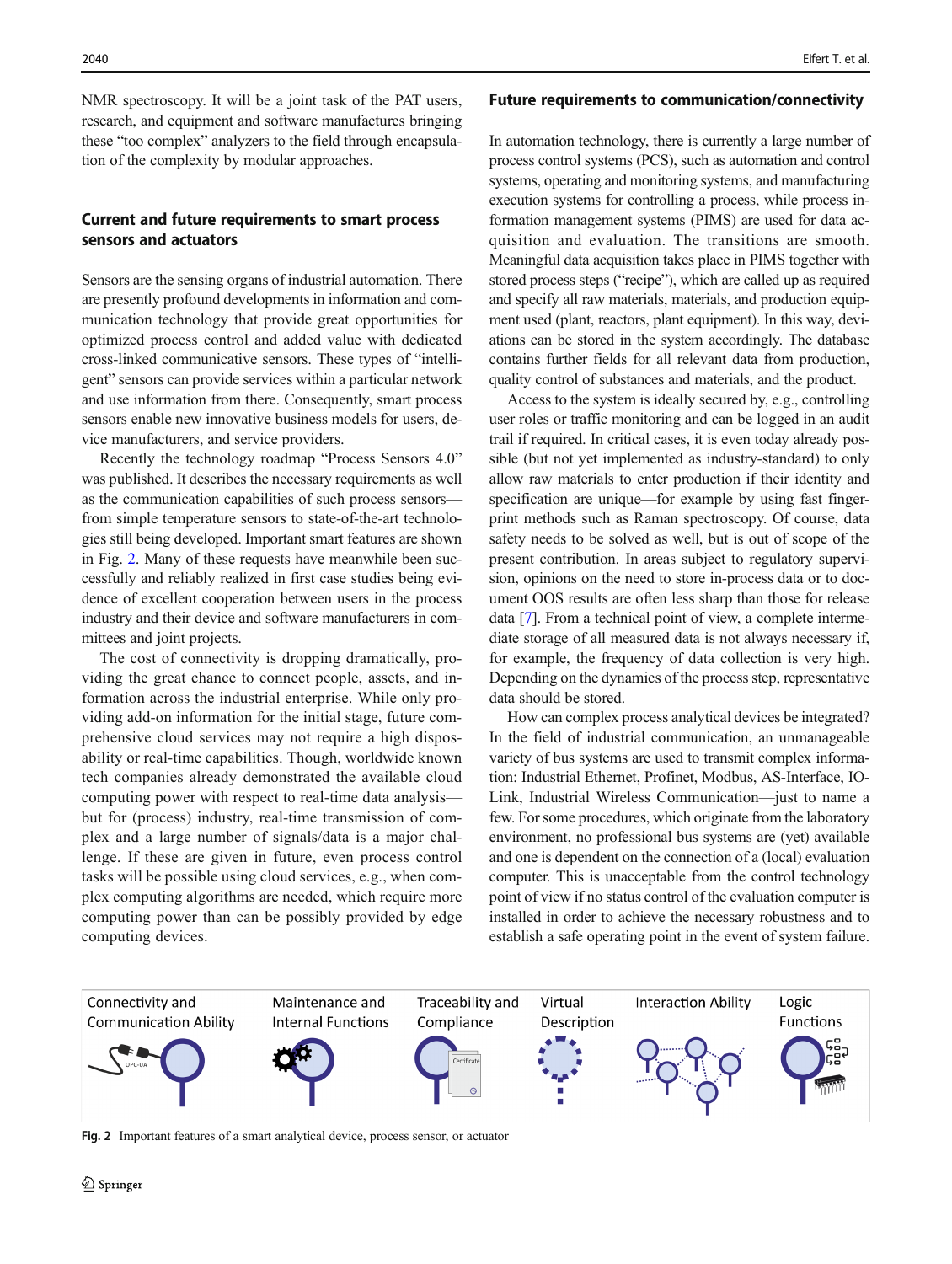In order to achieve this, steps were taken towards simplification and standardization, because today automation components in a plant are not at all standardized. Thus, a uniform protocol and a uniform fieldbus are required for trouble-free communication between all automation components. Meanwhile, the standard OPC Unified Architecture (OPC-UA) [[8\]](#page-7-0) is considered to be set and can be regarded as a small triumph of industry 4.0. Non-ethernet field buses are still dominant today against the background of a grown landscape in existing plants and the often very special requirements for power supply and explosion protection.

In the figurative sense, OPC-UA is comparable to the PDF standard or HTML standard, which define the properties of graphical objects, e.g., print products. It is also independent of manufacturers or system suppliers, programming language, operating system, or communication standard (e.g., fieldbus) and standardizes the underlying data format, e.g., for online measured values. The German Federal Office for Information Security (BSI) confirmed in 2016 that OPC-UA can be used to implement IT-safe industrial 4.0 communication [\[9](#page-7-0)].

Because the maintenance and operational functions are of great benefit, some innovative companies in the process industry are currently covering their plants with additional network access, mostly wireless technologies. Companies have also started to completely digitize their asset and plant plans. The question whether the high amount of information needs to be integrated in the classical pyramid automation structure or there might be another interface between the classical PCS domain and the monitoring and optimization domain is covered by the NAMUR open architecture concept (NOA) [\[10,](#page-7-0) [11](#page-7-0)].

# Knowledge from the digital twin: hybrid models, artificial intelligence, and machine learning for process intelligence

### Data contextualization

Beyond of the subjects on data connectivity and data integrity, as exemplified in the previous section, data need to be contextualized for holistic data science–based process analysis. Data sources contain time value pairs, and also discrete data from LIMS (Laboratory Information Management Systems) or ELN (Electronic Laboratory Notebooks), and will increasingly include 2D and 3D data from LC-MS (liquid chromatography–mass spectrometry) or image-based analytics. Tools and algorithms will need to be in place for automated feature extraction (e.g., towards chemical information) from above-mentioned data sources and unfolding of data dimensionality [[12](#page-7-0)]. This will allow jointly analyzing links between density features from images to growth kinetics as an example. Feature-based analysis will also help differentiating valuable data from noise, being independent of scale and initial conditions of an individual data set. Remember: a time axis without context information is a lost axis in process data analysis.

# Between the poles of mechanistic understanding and AI

Once data are contextualized and preprocessed (see the "Smart sensor applications: the only constant is change" section) process analysis can start. Multivariate statistics such as PCA (principle component analysis); PLS (partial least squares); and LDA (latent discriminant analysis) as well as more advanced methods such as sparse and robust PLS [\[13](#page-7-0)] will remain the initial basis for hypothesis generation "how" features of process parameters and raw material attributes act on key performance indicators and quality attributes. However, this only solves the "how" but not the "why." Therefore, multivariate statistics will remain as an essential hypothesis generator for advanced mechanistic exploration.

But will mechanistic understanding still be required in the age of AI (artificial intelligence)? As for the process industry, we strongly encourage to use AI first as an image of our intelligence, hence transferring our intellectual knowledge into an artificial system so that we are freeing up our minds for new challenges that require more creativity. However, AI is more: It is "any device that perceives its environment and takes actions that maximize its chance of successfully achieving its goals"  $[14]$  $[14]$ .

Those solutions are supposed to adapt or learn autonomously to new data sets and derive new causal links between process parameters and process variables, for which the underlying algorithms ML (machine learning) and DL (deep learning) algorithms will come in to play. ML uses supervised learning algorithms [\[15\]](#page-7-0). This is the part in our domain knowledge, which is of highest importance when interpreting data sets with lots of parameters  $(p)$  with a low number of observations (*n*) (classical  $n \lt p$  problem) and relates strongly to what we already do in multivariate sparse data science [[16\]](#page-7-0). DL is unsupervised but demands larger data sets. Pure DL solutions in the world of PAT are attractive for smart decisions, but need clear traceability in a regulated environments and model validation gets explicitly important, as currently discussed [\[17\]](#page-7-0).

Hence, we strongly suggest that mechanistic understanding shall be the basis before blindly dumping data into a black box of ML or DL algorithms. We would lose one more generation of process understanding. Hybrid models, as we recently defined it [\[18](#page-7-0)], will be the most suitable platform to capture knowledge and provide the knowledge as a hybrid model, a highly potent element of a smart sensor. We can implement this model in a cyber-physical system in order to create a digital twin.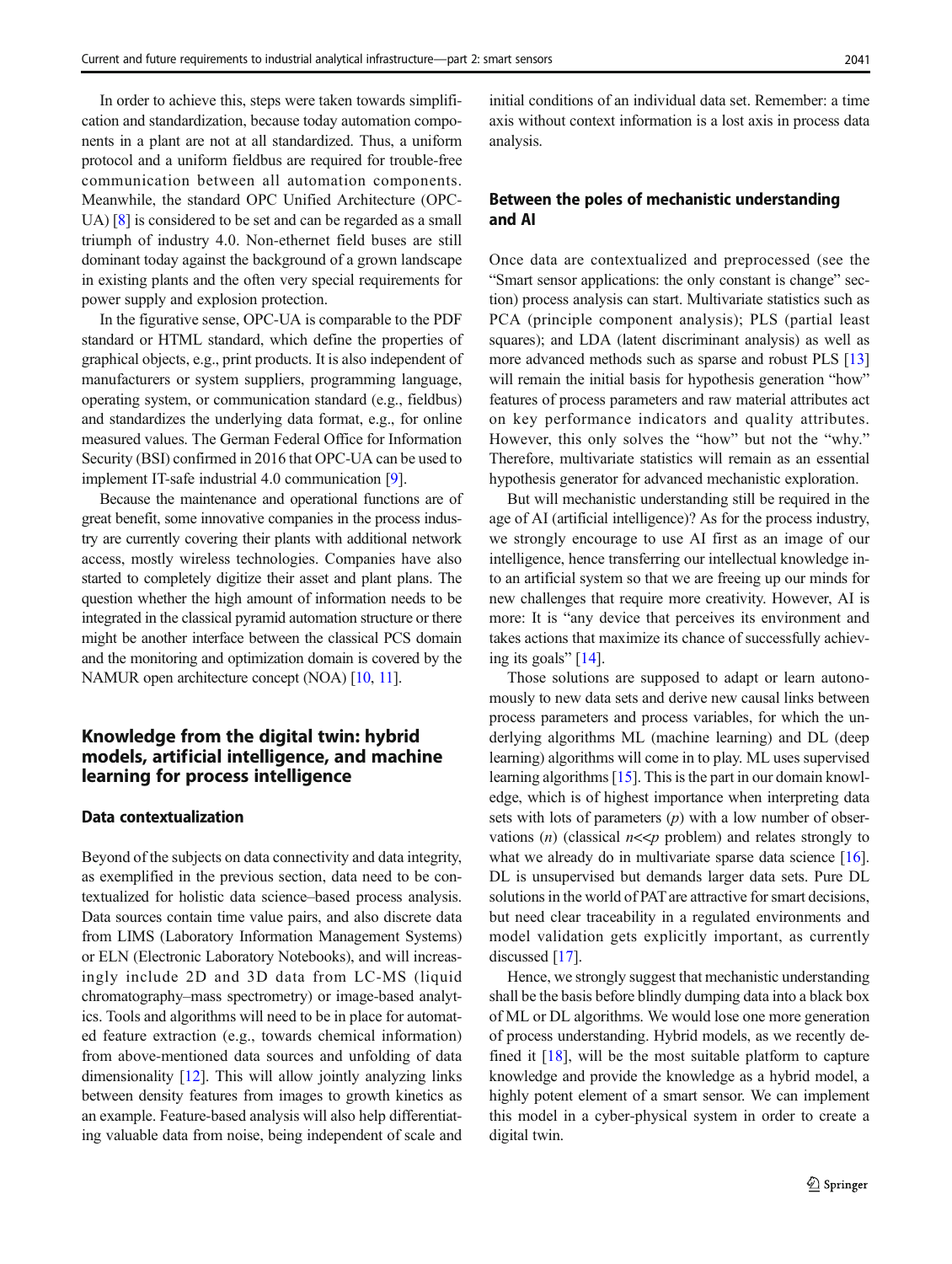#### The huge application potential of digital twins

We have a hybrid model, what can we do with it? What do we need for its application as smart sensor? There are several dimensions of deploying a model along the product life cycle:

- & Model-based experimental design for acceleration of (bio-)process development
- In combination with hard sensors/field devices for redundant measurements for enhanced process robustness
- As integration in cyber-physical systems (CPS)
- & CPS-integrated digital twins allowing suggestion schemes, i.e., for control solutions, predicting events, or process optimization
- Digital twins as essential element for training via VR (virtual reality)

# The integration of the twins in cyber-physical systems

Intelligent field devices, digital communication, Internet Protocol (IP)–enabled connectivity and easy-to-use applications form the basis for the future project "Industry 4.0" and industrial internet of things (IIoT). Historically and continuously recorded data are analyzed by advanced data analysis software. This is a prerequisite for the implementation of Cyber-Physical Systems (CPS) as part of these upcoming automation concepts for the process industry. "Cyber-Physical Systems are integrations of computational models with physical processes, the real time environment. Embedded models, computers and networks monitor and control the physical processes, usually with feedback loops where physical processes affect computations and vice versa" [[19](#page-7-0)].

Hence, the CPS fuses the physical and digital twin and allows its connectivity to edge computing, historians etc. This will allow real-time execution of hybrid sensors for advance feedback process control and efficient experimental design as digital twin.

Hybrid model derived process states from data gathered by smart field devices using data-driven or mechanistic links could be realized in future. Thus, these provide redundant estimates to the field devices. In future models, such kind of models will be combined with the filed devices as hybrid sensors. Hence, hybrid sensors can vice versa be used to calibrate field devices or other models in certain process states. Data science solutions on multivariate consistency check and fault diagnosis [[20](#page-7-0)] of estimated and redundant measurements will need to be in place in real time.

# 2042 Eifert T. et al.

# Smart sensor applications: the only constant is change

A very important facet of smart is when knowledge is used for applications, hence, when knowledge meets control strategies and wisdom/intelligence. Whatever will be set up in an industrial application, the change will occur soon. The change is due to change in raw material, scale, site, equipment, personnel, and many more causes.

We have to adapt field devices in its calibration, using hybrid sensor approaches, as mentioned above. Autocalibration could be accessible via connection from the sensor-processing unit to a database that is itself connected to PIMS and LIMS. When the chemistry is known (e.g., the functional groups of a reagent and its effect on sensor signals are known, i.e., a physical understanding is given) and reference data is available—even complex sensors could perform a self-calibration.

For the transition from process analytical technology to process analysis, we will analyze data for consistency in automated data preprocessing workflows, e.g., using multivariate data-driven tools for outlier detection, diagnosis algorithms for checking calibration/model validity and drifts. We will use fingerprint tools for pattern recognition, for example robust and sparse PLS models [[21](#page-7-0)].

We will maintain or even better adapt digital twins along good modelling practice using cloud-based automated workflows [[22](#page-7-0)]. Self-adapting digital twins will identify process phases and process states and allow multiple models to run in real time in parallel. Data science solutions for model switching will choose the best model being part of the digital twin for the current, control, optimization, or estimation task. This can be supplemented with sematic sensors, in which expert knowledge is embedded—speeding up an implementation project of model-based real-time optimization (RTO) in the process industry [[23](#page-7-0)].

However, we have to have control on the hybrid sensors we deploy, because we need to demonstrate data integrity of data sources, processing solutions as well as adaptive digital twins for the full production control strategy [[24\]](#page-8-0). Therefore, to guarantee authenticity of such hybrid sensors, blockchain solutions may be suitable means for demonstrating data integrity in the future  $[25]$  $[25]$ . Hence, the overarching subject of model maintenance will be an own research field in the future, which will include traceability of self-adapting AI and ML solutions, important for products in the regulated process industry.

# Smart sensor facilitated PAT applications

Finally, the smart sensor represents the essential enabler for industrial applications, in which PAT plays a central role. Here we will only mention some of those applications along the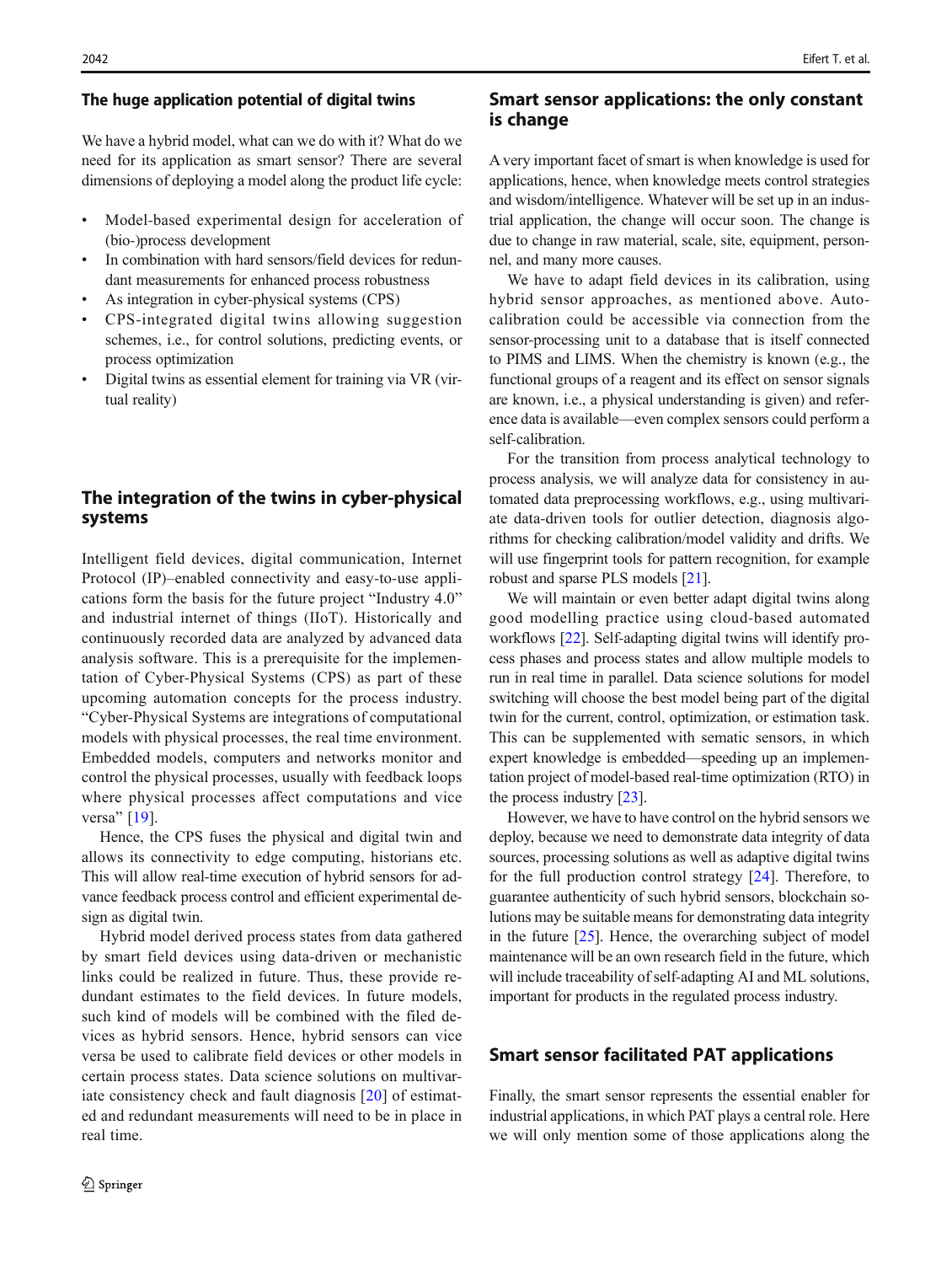product life cycle, from smart process development to robust manufacturing controls:

#### Model-based experimental designs

Hybrid models are a means to measure efficiently, because fewer measurements are required. For example, quality attributes or physiological process parameters, which are difficult to measure, can be become available. With this, production can move from purely explorative designs such as design of experiments (DoE) to model-based designs. The advantages are multiple [[26](#page-8-0)]: controlling based on non-measurable process parameters, reducing the amount of experiments, more efficient determination of sweet spots, avoiding nonexecutable process conditions due to flexible experimental boundaries.

#### Digital twin based process control

CPS-integrated digital twins will enable to control complex processes on an objective function for process optimization. While in place in chemical industry since a long time, we will see multiple input multiple output control (MIMO) solutions also for processes with complex product quality attributes. The novelty will be the capability to operate the control strategy inside of the multidimensional design space and therefore benefit from the interactivity of the process parameters [[27\]](#page-8-0). Apart from specific process control objectives of a certain unit operation, this will also revolutionize the overall production control strategy along the life cycle [\[28\]](#page-8-0), enabling smooth scale-up and technology transfer.

### Conclusions

The key function of the smart sensor is to simplify their use, their maintenance as well as their calibration, supervised by digital twin intelligence and facilitated by plug-and-play integration in a CPS. This requires standardization as well as a module type re-design of process connection and connectivity. Hence, smart sensors enable concepts like self-diagnostics, self-calibration, and self-configuration/parameterization. The ingredients of a smart sensor are summarized in Table 1.

There is an increasing need to measure quality attributes and raw material attributes, which is enabled by smart sensors such as digital twin deployment. This also represents a basis for comprehensive use of chemistry-controlled chemistry plants.

Compared with Industry 3.0, IIoT is nothing else than integration of individual tools. The individual sensors may already exist and used. The individual PAT sensors have no IIoT 4.0 relevance without its integration/combination to a smart sensor.

To turn this into reality, we propose several levels of integration that turn individual PAT sensors into a high potent Table 1 Main ingredients of smart sensors

| Smart sensor segment                                | Elements                                                                                                                                                         |
|-----------------------------------------------------|------------------------------------------------------------------------------------------------------------------------------------------------------------------|
| Chemical and process<br>information                 | Connectivity<br>Chemistry controls chemistry<br>Multiple components at once                                                                                      |
| Process intelligence                                | Data contextualization and holistic<br>data analysis<br>Workflows to generate information<br>and understanding<br>Knowledge capture in<br>digital twins/AI/ML/DL |
| CPS, the integration element                        | Combined HW and SW Solutions<br>Historian connectivity<br>Edge computing                                                                                         |
| Smart sensor applications                           | <b>IIoT</b> platform<br>Adaptive solutions for sensor optimization<br>Self-maintenance/management<br>Self-calibration                                            |
| Smart sensor-facilitated<br><b>PAT</b> applications | Digital twin-based experimental design<br>Digital twin-driven optimum control<br>Continued process verification<br>Golden batch controls                         |

smart sensor tool. The integration needs to be flexible, because we talk of a flexible manufacturing platform for multiple products and a product life cycle approach:

- & Software agility: We propose DevOps techniques, i.e., software development practices that combine software development (Dev) and information technology operations (Ops), and a DevOps mindset, as an agile approach, without gigantic deployment, test, or validation overheads. Although DevOps is successfully applied currently, especially for software as a service deployment, it is not yet fully established for IT/OT environments in all process industry segments [\[29\]](#page-8-0).
- Data agility: SaaS (software as a service) Cloud solutions will be the future basis for data and knowledge exchange. We have to solve cyber biosecurity concerns, on technical but mainly on political level. Beyond of this, we are convinced that SaaS tools will provide the required agility of exchanging data, but also for model and digital twin life cycling for enabling smart sensors.
- Holistic data management and data analysis: We need to push data connectivity, including standardization of data interfaces and consistent data models. However, data availability is not enough. We need also to extend this to ability to holistically analyze the different data sources, integrating time value pairs, spectra, images, ELN, LIMS, and MES data. We need standardized analysis platforms and agreements on dashboards for knowledge display.
- & Model and digital twin agility: We need a flexible but still validatable environment for capturing and deploying knowledge, because the models and digital twins will need to be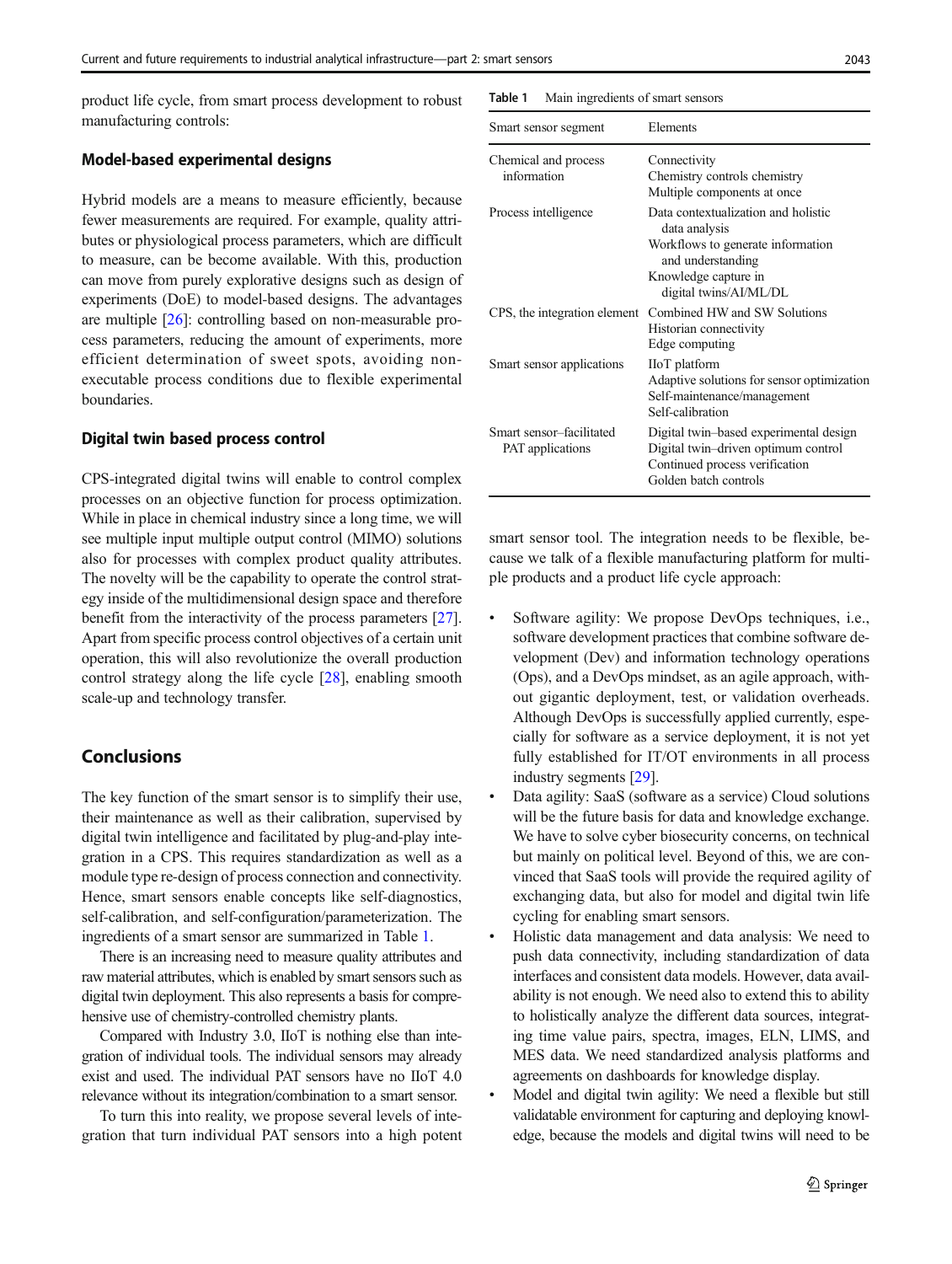<span id="page-7-0"></span>adapted along the life cycle and still be continuously deployable in a regulated and running manufacturing environment. This includes, AI and ML, but solution should be found in all kind of hybrid solutions. Therefore, we need validated workflows for automated model development and digital twin deployment, including integrated model maintenance, model management and fault detection algorithms.

- & Interdisciplinary curricula: Numerous data scientists will be required to run the factory of the future. Workforce development standardization would be useful to ensure that expectations for training and proficiency are uniform across the industry. Agreement upon a standard curricula and assessment measures would facilitate this standardization. Initiatives should be launched at universities but shall include data science schools on industrial level as well. This includes usage of virtual reality (VR) for training.
- The full potential of PAT, in combination within smart labs (as elaborated in part 1 of this series), will increase quality, reduce costs, be a clear contribution to the internet of things and accelerate time to market.

Acknowledgements Open access funding provided by TU Wien (TUW).

#### Compliance with ethical standards

Conflict of interest The authors declare that they have no conflict of interest.

Open Access This article is licensed under a Creative Commons Attribution 4.0 International License, which permits use, sharing, adaptation, distribution and reproduction in any medium or format, as long as you give appropriate credit to the original author(s) and the source, provide a link to the Creative Commons licence, and indicate if changes were made. The images or other third party material in this article are included in the article's Creative Commons licence, unless indicated otherwise in a credit line to the material. If material is not included in the article's Creative Commons licence and your intended use is not permitted by statutory regulation or exceeds the permitted use, you will need to obtain permission directly from the copyright holder. To view a copy of this licence, visit <http://creativecommons.org/licenses/by/4.0/>.

# **References**

- 1. Meyer K, Kern S, Zientek N, Guthausen G, Maiwald M. Process control with compact NMR. TrAC Trends Anal Chem. 2016;83.
- 2. Maiwald M, Gräßer P, Wander L, Zientek N, Guhl S, Meyer K, et al. Strangers in the night—smart process sensors in our current automation landscape. Proceedings. 2017;1:628.
- 3. Eisen K, Eifert T, Herwig C, Maiwald M, Current and future requirements to industrial analytical infrastructure – part 1: process analytical laboratories, Anal. Bioanal. Chem. (accepted).
- 4. ICH. Q8, Pharmaceutical development (R2). www.ich.org. 2009.
- 5. Eifert T, Liauw MA. Process analytical technology (PAT) applied to biomass valorisation: a kinetic study on the multiphase dehydration of xylose to furfural. React Chem Eng. 2016;1(5):521–32.
- 6. Kern S, Wander, L, Meyer K, Guhl S, Mukkula, A.R.G., Holtkamp M., Salge M., Fleischer C., Weber N., King R., Engell S., Paul A.,

Remelhe M.P., Maiwald M. Flexible automation with compact NMR spectroscopy for continuous production of pharmaceuticals. Anal Bioanal Chem 2019;411:3037–3046. doi[:https://doi.org/10.](https://doi.org/10.1007/s00216-019-01752-y) [1007/s00216-019-01752-y.](https://doi.org/10.1007/s00216-019-01752-y)

- 7. U.S. Department of Health and Human Services Food and Drug Administration Center for Drug Evaluation and Research (CDER), Investigating out-of-specification test results for pharmaceutical production guidance for industry. https://wwwfdagov/regulatory-information/search-fda-guidance-documents/investigating-out-specificationtest-results-pharmaceutical-production (accessed 31072019). 2006.
- 8. OPC-Foundation http://www.opcfoundation.org (Accessed 28072019).
- 9. OPC-UA. Security analysis by German Office for Information Security (BSI). https://opcfoundationorg/wp-content/uploads/ 2017/04/OPC\_UA\_security\_analysis-OPC-F-Responses-2017\_04\_21pdf (Accessed 28072019).
- Klettner C, Tauchnitz T, Epple U, Nothdurft L, Diedrich C, Schröder T, et al. Namur open architecture. Atp Magazin. 2017;59(01-02):20–37.
- 11. De Caigny J, Tauchnitz T, Becker R, Diedrich C, Schröder T, Großmann D, et al. NOA-Von Demonstratoren zu Pilotanwendungen. Atp Magazin. 2019;61(1-2):44–55.
- 12. Mercier SM, Diepenbroek B, Dalm MCF, Wijffels RH, Streefland M. Multivariate data analysis as a PAT tool for early bioprocess development data. J Biotechnol. 2013;167(3):262–70. [https://doi.](https://doi.org/10.1016/j.jbiotec.2013.07.006) [org/10.1016/j.jbiotec.2013.07.006.](https://doi.org/10.1016/j.jbiotec.2013.07.006)
- 13. Todorov V, Filzmoser P. Comparing Classical and Robust Sparse PCA. In: Kruse R., Berthold M., Moewes C., Gil M., Grzegorzewski P., Hryniewicz O. (eds) Synergies of Soft Computing and Statistics for Intelligent Data Analysis. Advances in Intelligent Systems and Computing, vol 190. Springer, Berlin, Heidelberg.
- 14. Poole D; Mackworth A, Goebel R (1998). Computational intelligence: a logical approach. New York: Oxford University Press. ISBN 978-0-19-510270-3.
- 15. The Industrial Internet of Things Volume T3, https:// www.iiconsortium.org/pdf/ IIC\_Industrial\_Analytics\_Framework\_Oct\_2017.pdf accessed: 2019-12-24
- 16. Osborne MR, Presnell B, Turlach BA. A new approach to variable selection in least squares problems. IMA J Numer Anal. 2000;20: 389–403.
- 17. Proposed Regulatory Framework for Modifications to Artificial Intelligence/Machine Learning (AI/ML)-Based Software as a Medical Device (SaMD) - Discussion Paper and Request for Feedback, https://www.regulations.gov/document?D=FDA-2019- N-1185-0001, assessed 2019-12-24
- 18. Solle D, Hitzmann B, Herwig C, Remelhe PM, Ulonska S, Wuerth L, et al. Between the poles of data-driven and mechanistic modeling for process operation. Chem Ing Tech. 2017;89(5):542–61. [https://](https://doi.org/10.1002/cite.201600175) [doi.org/10.1002/cite.201600175.](https://doi.org/10.1002/cite.201600175)
- 19. Lee EA.. Cyber physical systems: design challenges. EECS Dep., University of California, Berkeley. http://www2.eecs.berkeley.edu/ Pubs/TechRpts/2008/EECS-2008-8pdf (accessed 19012018). 2008.
- 20. Jiang B, Zhub X, Huanga D, Paulsonb JA, Braatz RD. A combined canonical variate analysis and Fisher discriminantanalysis (CVA–FDA) approach for fault diagnosis. Comput Chem Eng. 2016;77:1–9.
- 21. Todorov V, Filzmoser P. Comparing classical and robust sparse PCA. Synergies of Soft Computing and Statistics for Intelligent Data Analysis 2013.
- 22. Kroll P, Hofer A, Stelzer IV, Herwig C. Workflow to set up substantial target-oriented mechanistic process models in bioprocess engineering. Process Biochem. 2017;62:24–36. [https://doi.org/10.](https://doi.org/10.1016/j.procbio.2017.07.017) [1016/j.procbio.2017.07.017](https://doi.org/10.1016/j.procbio.2017.07.017).
- 23. Müller D, Dercks B, Nabati E, Blazek M, Eifert T, Schallenberg J, et al. Real-time optimization in the chemical processing industry. Chem Ing Tech. 2017;89(11):1464–70.